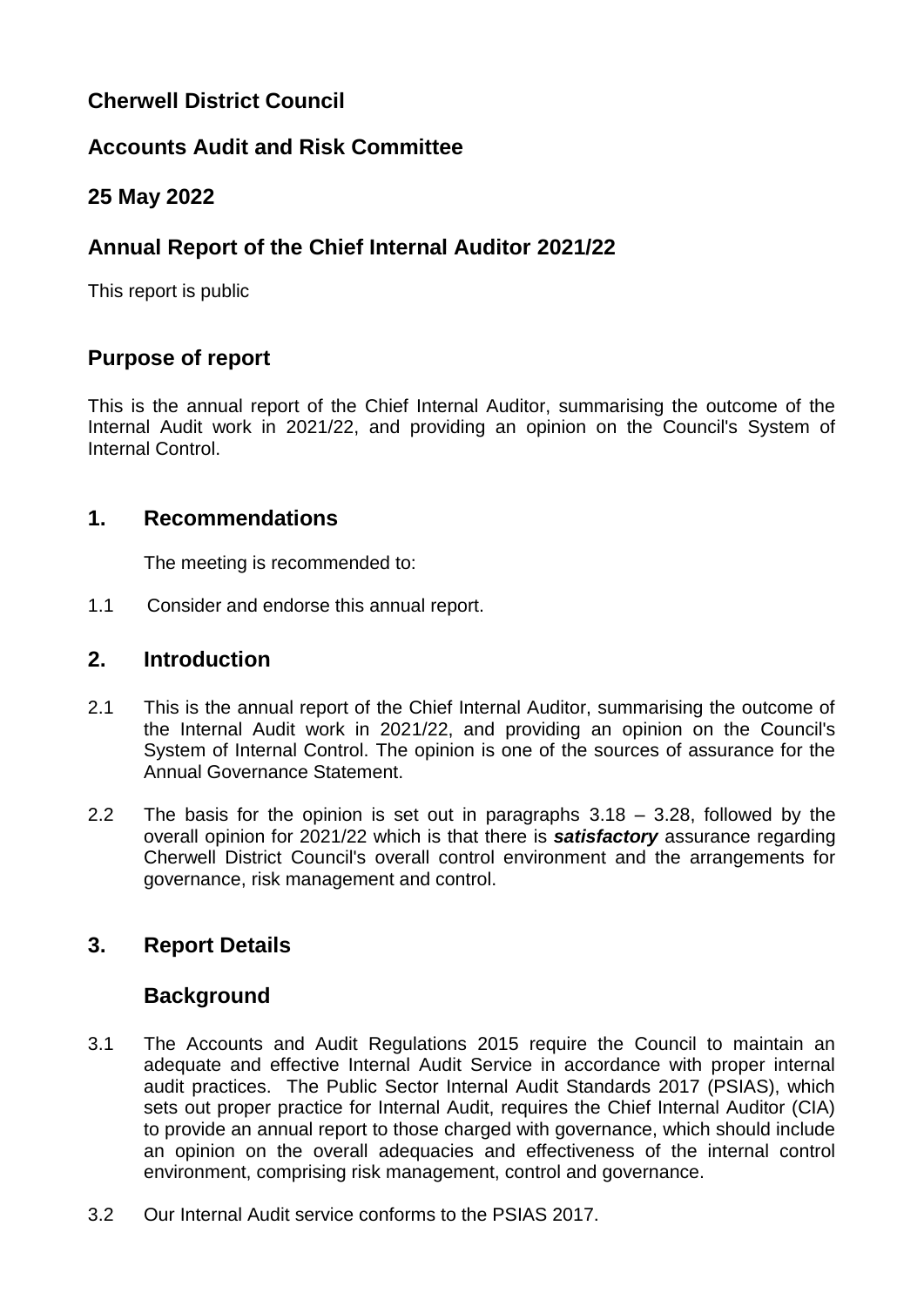3.3 The Accounts and Audit Regulations 2015 require the Annual Governance Statement (AGS) to be published at the same time as the Statement of Accounts is submitted for audit and public inspection. In order for the Annual Governance Statement to be informed by the CIA's annual report on the system of internal control, this CIA annual report has been produced for the May Audit and Governance Committee meeting. This is the full and final CIA annual report.

### **Responsibilities**

- 3.4 It is a management responsibility to develop and maintain the internal control framework and to ensure compliance. It is the responsibility of Internal Audit to form an independent opinion on the adequacy of the system of internal control.
- 3.5 The role of Internal Audit is to provide management with an objective assessment of whether systems and controls are working properly (financial and non-financial). It is a key part of the Authority's internal control system because it measures and evaluates the adequacy and effectiveness of other controls so that:
	- The Council can establish the extent to which they can rely on the whole system; and,
	- Individual managers can establish how reliable the systems and controls for which they are responsible are.

### **Internal Control Environment**

- 3.6 The PSIAS require that the internal audit activity must assist the organisation in maintaining effective controls by evaluating their effectiveness and efficiency and by promoting continuous improvement.
- 3.7 The internal audit activity must evaluate the adequacy and effectiveness of controls in responding to risks within the organisation's governance, operations and information systems regarding the:
	- Achievement of the organisation's strategic objectives;
	- Reliability and integrity of financial and operational information;
	- Effectiveness and efficiency of operations and programmes;
	- Safeguarding of assets: and
	- Compliance with laws, regulations, policies, procedures and contracts.
- 3.8 In order to form an opinion on the overall adequacy and effectiveness of the control environment the internal audit activity is planned to provide coverage of financial controls, through review of the key financial systems, and internal controls through a range of operational activity both within Directorates and cross cutting, including a review of risk management and governance arrangements. The Chief Internal Auditor's annual statement on the System of Internal Control is considered by the Corporate Governance Assurance Group when preparing the Council's Annual Governance Statement.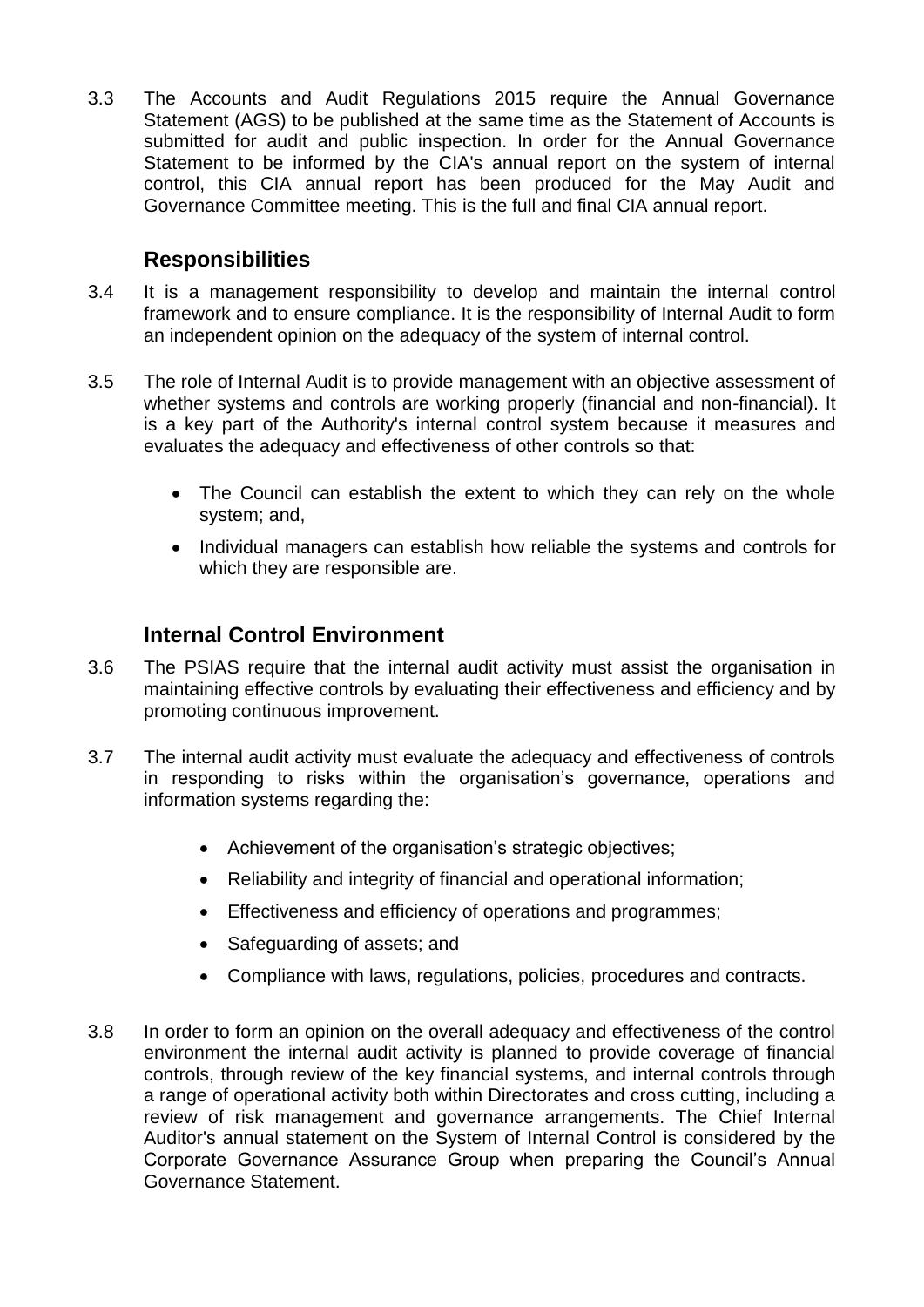## **The Audit Methodology**

- 3.9 The Internal Audit Service operates in accordance with the Public Sector Internal Audit Standards (PSIAS). The annual self-assessment against the standards is completed by the Chief Internal Auditor. It is a requirement of the PSIAS for an external assessment of internal audit to be completed at least every five years. Our next external assessment is due Winter 2022.
- 3.10 The Internal Audit Strategy and Annual Plan for 2021/22 was presented to the June 2021 Accounts, Audit & Risk Committee. The Committee then received quarterly progress reports from the Chief Internal Auditor, including summaries of the audit findings and conclusions.
- 3.11 The Internal Audit Plan, which is subject to continuous review, identified the individual audit assignments. The activity was undertaken using a systematic riskbased approach. Terms of reference were prepared that outlined the objectives and scope for each audit. The work was planned and performed so as to obtain all the information and explanations considered necessary to provide sufficient evidence in forming an overall opinion on the adequacy and effectiveness of the internal control framework.
- 3.12 Internal Audit reports provide an overall conclusion on the system of internal control using one of the following ratings:
	- GREEN There is a strong system of internal control in place and risks are being effectively managed.
	- AMBER There is generally a good system of internal control in place and the majority of risks are being effectively managed. However, some action is required to improve controls.
	- RED The system of internal control is weak and risks are not being effectively managed. The system is open to the risk of significant error or abuse. Significant action is required to improve controls.
- 3.13 In appendix 1 to this report there is a list of all completed audits for the year showing the overall conclusion at the time audit report was issued, and the current status of management actions against each audit, (based on information provided by the responsible officers).
- 3.14 To provide quality assurance over the audit output, audit assignments are allocated to staff according to their skills and experience. Each auditor has a designated Audit Manager or Chief Internal Auditor to perform quality reviews at four stages of the audit assignment: the terms of reference, file review, draft report and final report stages.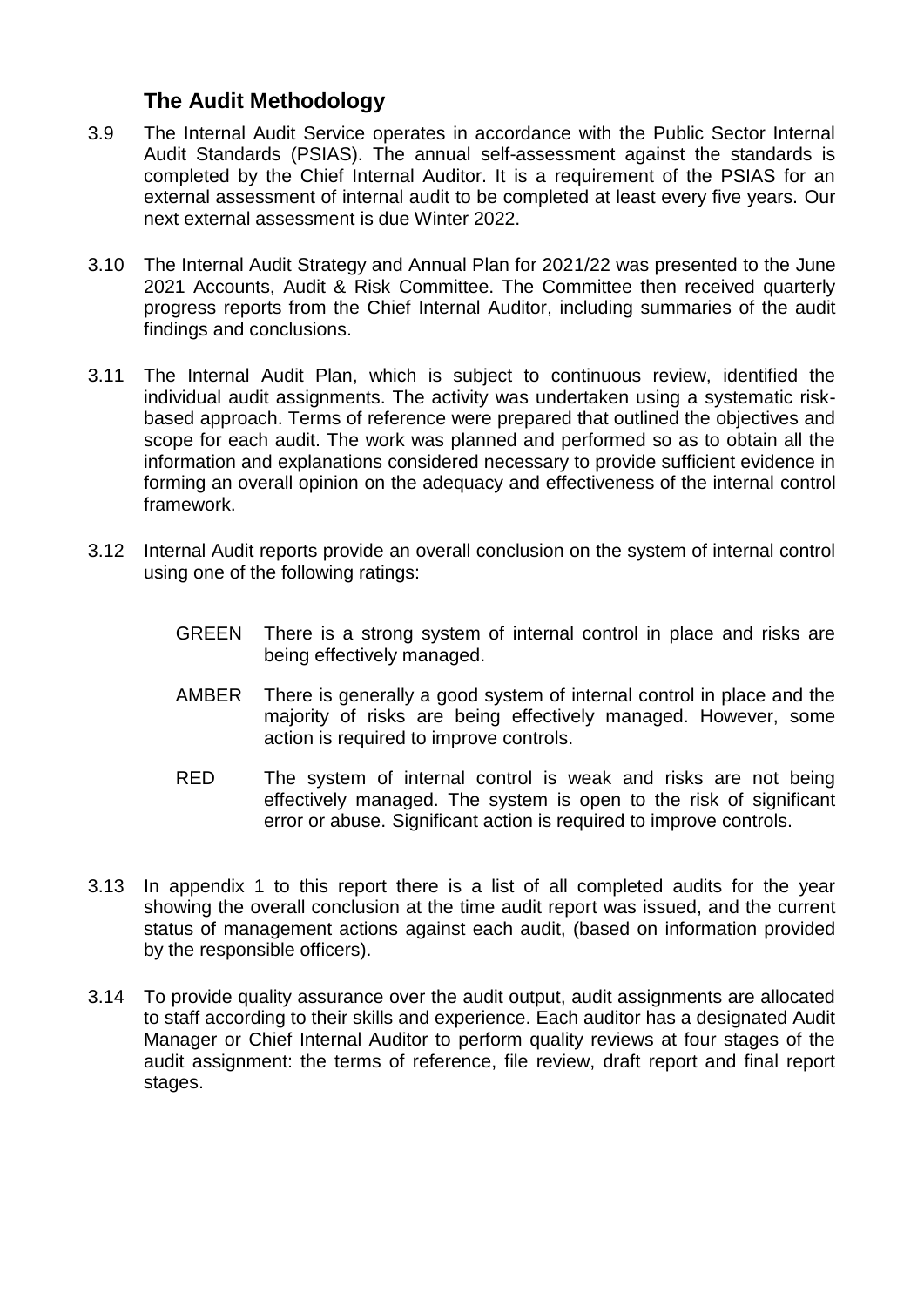## **The Audit Team**

- 3.15 During 2021/22 the Internal Audit Service was delivered by the Oxfordshire County Council in-house team, supported with the specialist area of IT audit, providing the audit service across both Cherwell District Council and Oxfordshire County Council. This joint working approach has enabled us to build a more sustainable team with the required skills and capacity resilience. The team have built a good strategic and operational understanding of the organisation and have an ongoing commitment to organisational improvement and adding real value. Since 1 April 2021 we have also provided our Counter Fraud service to Cherwell District Council.
- 3.16 Throughout the year the Accounts, Audit & Risk Committee were kept informed of staffing issues and the impact on the delivery of the Plan.
- 3.17 It is a requirement to notify the Accounts, Audit & Risk Committee of any conflicts of interest that may exist in discharging the internal audit activity. There are none to report for 2021/22.

## **OPINION ON SYSTEM OF INTERNAL CONTROL**

### **Basis of the Audit Opinion**

- 3.18 The 2021/22 Cherwell District Council revised plan has been completed, subject to one audit (Key financial systems) currently at draft report stage. (Outcome of the audit is still included within the annual opinion for 2021/22)
- 3.19 The plan is intended to be dynamic and flexible to change. Two audits due to be undertaken have been deferred until quarter 1 of the 2022/23 plan; 1) Revenues and Benefits – due to the significant work being undertaken to establish the new inhouse team and 2) IT Infrastructure – so that new systems and processes can be fully embedded. There was also an addition to the plan – Certification of the Protect and Vaccinate Grant.
- 3.20 The completed internal audit activity and the monitoring of audit actions through the action tracker system enable the Chief Internal Auditor (CIA) to provide an objective assessment of whether systems and controls are working properly. In addition to the completed internal audit work, the CIA also uses evidence from other audit activity, including counter-fraud activity, and attendance on working groups e.g., Corporate Governance Assurance Group.
- 3.21 In giving an audit opinion, it should be noted that assurance can never be absolute; however, the scope of the audit activity undertaken by the Internal Audit Service is sufficient for reasonable assurance, to be placed on our work.
- 3.22 A summary of the work undertaken during the year, forming the basis of the audit opinion on the control environment, is shown in Appendix 1. There was one audit during 2021/22 with the overall grading as Red – PCI (Payment Card Industry) Compliance.
- 3.23 The overall opinion for each audit, highlighted in Appendix 1, is the opinion at the time the report was issued. The internal audit reports contain management action plans where areas for improvement have been identified, which the Internal Audit Team monitors the implementation of by obtaining positive assurance on the status of the actions from the officers responsible. The current status of those actions is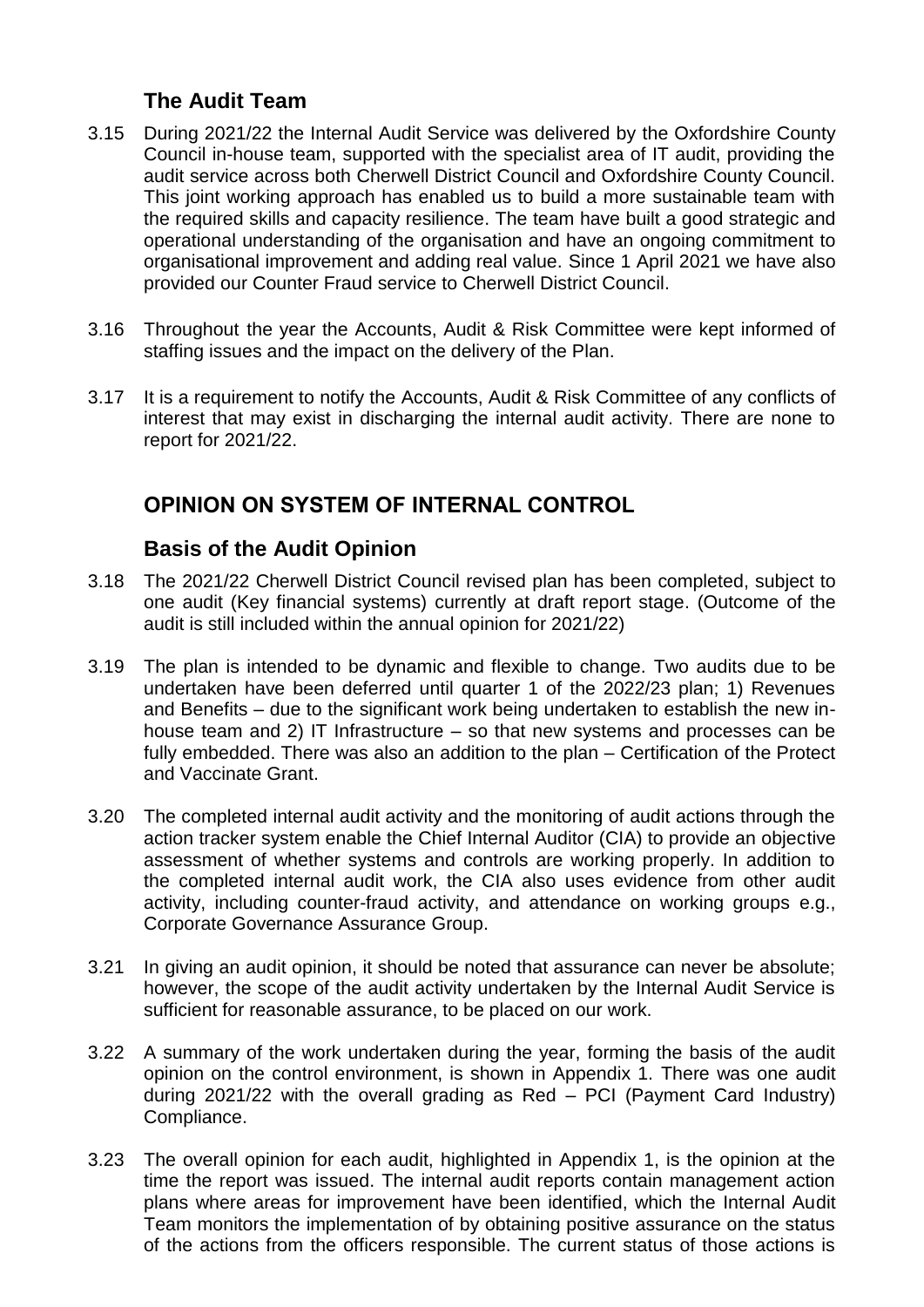also highlighted in appendix 1, for each audit. Reports on outstanding actions have been routinely reported to Corporate Directors during 2021/22. The Chief Internal Auditor's opinion set out below takes into account the implementation of management actions.

- 3.24 The Anti-fraud and corruption strategy remains current and relevant. In 2021/22 the Accounts, Audit and Risk Committee have been updated on reported instances of potential fraud. Most of these are minor in nature. Work has been undertaken to address the control weaknesses identified in each area identified to reduce the possibility or reoccurrence.
- 3.25 Internal Audit/Counter Fraud manage the National Fraud Initiative data matching exercise which is completed once every two years. Key matches are investigated, and results are reported to the Accounts, Audit and Risk Committee in the quarterly updates.
- 3.26 It should be noted that it is not internal audit's responsibility to operate the system of internal control; that is the responsibility of management. Furthermore, it is management's responsibility to determine whether to accept and implement recommendations made by internal audit or, alternatively, to recognise and accept risks resulting from not taking action. If the latter option is taken by management, the Chief Internal Auditor would bring this to the attention of the Accounts, Audit and Risk Committee.
- 3.27 The matters raised in this report are only those which came to our attention during our internal audit work and are not necessarily a comprehensive statement of all the weaknesses that exist, or of all the improvements that may be required.
- 3.28 In arriving at our opinion, we have taken into account:
	- The results of all audits undertaken as part of the 2021/22 audit plan;
	- The results of follow up action taken in respect of previous audits;
	- Whether or not any priority 1 actions have not been accepted by management - of which there have been none;

(Priority 1 = Major issue or exposure to a significant risk that requires immediate action or the attention of Senior Management. Priority 2 = Significant issue that requires prompt action and improvement by the local manager)

- The effects of any material changes in the Council's objectives or activities:
- Whether or not any limitations have been placed on the scope of Internal Audit – of which there have been none.
- Corporate Lead Assurance Statements on the key control processes, that are co-ordinated by the Corporate Governance Assurance Group (of which the Chief Internal Auditor is a member of the group), in preparation of the Annual Governance Statement.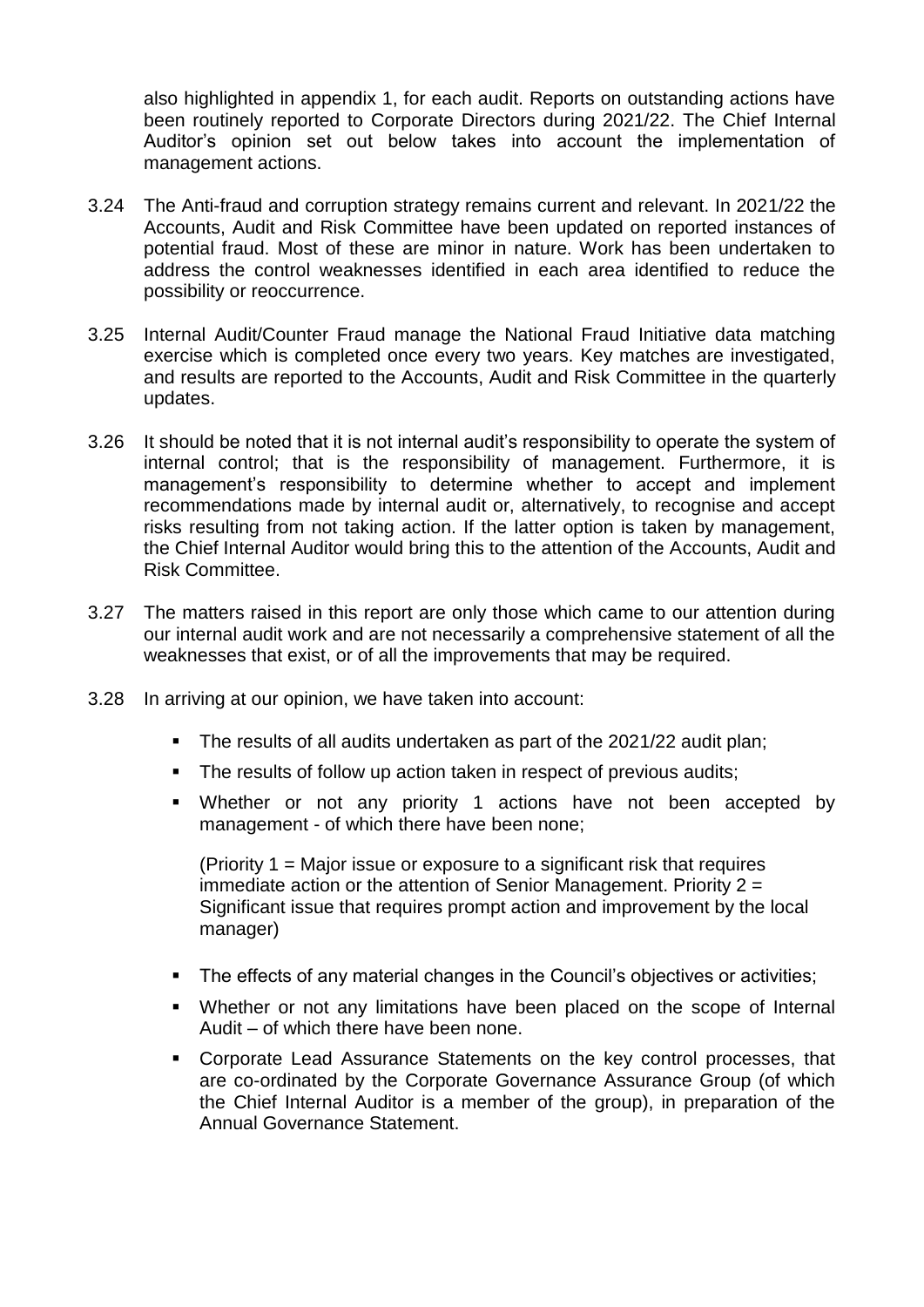# **Chief Internal Auditors Annual Opinion**

In my opinion, for the 12 months ended 31 March 2022, there is **satisfactory** assurance regarding Cherwell District Council's overall control environment and the arrangements for governance, risk management and control.

Where weaknesses have been identified through internal audit review, we have worked with management to agree appropriate corrective action and timescale for improvement.

This opinion will feed into the Annual Governance Statement which will be published alongside the Annual Statement of Accounts.

The Internal Audit service conforms to the Public Sector Internal Audit Standards (2017)

See Appendix 2 for definitions of overall assurance opinion.

## **Audits completed since last report to Accounts, Audit & Risk Committee**

- 3.29 The outcomes of the audits, including a summary of the key findings are reported quarterly to the Accounts, Audit and Risk Committee. The summaries of the audits completed since the last report (January 2022) are attached as appendix 3;
	- Wellbeing and Sickness Management
	- Pavroll
	- Waste Collection Service
	- Treasury Management
- 3.30 The following audit is currently at exit meeting / draft report stage. The outcome of this audit is included within the annual opinion, the executive summary of the report once finalised will be included in the next internal audit quarterly update to committee.
	- Key Financial Systems

### **Internal Audit Performance**

- 3.31 The following table shows the performance targets agreed by the Accounts, Audit and Risk Committee and the actual 2021/22 performance.
- 3.32 Performance in achieving the target date for the exit meeting for each audit assignment has been impacted upon due to several resourcing issues within the year. This is an area we will continue to focus on and improve. The performance for the issue of finals this has reduced. We have reported in year to the committee that this was due to a positive reason whereby Corporate Directors, Senior Manager are now fully engaged in the audit report process and there is additional time needed now to fully engage with everyone and ensure a robust and quality management action plan is developed. For 2022/23 we will propose a change in the performance indicator to reflect this.
- 3.33 We are pleased to report the continued improvement with the implementation of management actions, with the majority implemented or not yet due. Our customer satisfaction questionnaires continue to provide positive feedback.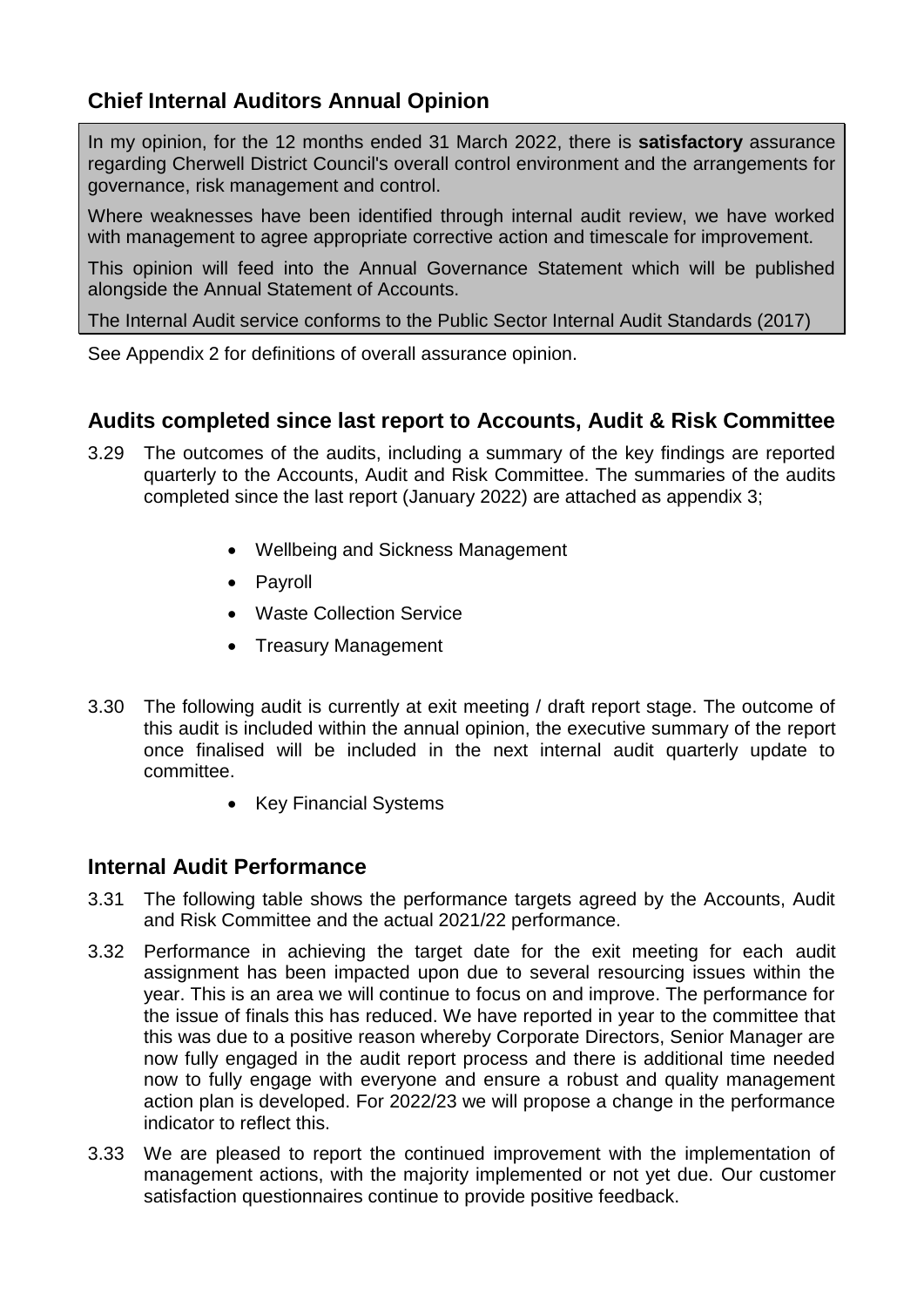| <b>Measure</b>                                                                                             | <b>Target</b>                                                                                                                           | Actual Performance 2021/22 -<br>as at 09/05/2022                                                                                                                                                                                    |
|------------------------------------------------------------------------------------------------------------|-----------------------------------------------------------------------------------------------------------------------------------------|-------------------------------------------------------------------------------------------------------------------------------------------------------------------------------------------------------------------------------------|
| time<br>Elapsed<br>between<br>start of the audit (opening<br>meeting)<br>and<br>the Exit<br>Meeting        | Target date agreed<br>for each assignment<br>by the Audit<br>Manager, no more<br>than three times the<br>total audit<br>assignment days | 67% of the audits met this target.<br>For $2020/21 -$ we reported 78%                                                                                                                                                               |
| Elapsed<br>time<br>for<br>completion of the audit<br>work (exit<br>meeting)<br>to<br>issue of draft report | 15 Days                                                                                                                                 | of the audits met this<br>100%<br>target.<br>For $2020/21$ – we reported 100%                                                                                                                                                       |
| time<br>Elapsed<br>between<br>issue of draft report and<br>the issue of the final report                   | 15 Days                                                                                                                                 | 56% of the audits met this target.<br>For $2020/21$ – we reported 88%                                                                                                                                                               |
| $\%$<br><b>of</b><br>Internal<br>Audit<br>planned activity delivered                                       | 100% of the audit<br>plan by end of April<br>2021.                                                                                      | 73% of the plan has been fully<br>completed by the end of April<br>2022. The remainder will be<br>completed by the end of May<br>2022.<br>For $20/21$ – we reported 91% of<br>the plan fully completed by the<br>end of April 2021. |
| % of agreed management<br>actions implemented<br>within the agreed<br>timescales                           | 90% of agreed<br>management<br>actions<br>implemented                                                                                   | As at 09/05/2022<br>184 actions being monitored on<br>the system.<br>73% implemented<br>17% not yet due<br>3% partially implem.<br>7% overdue                                                                                       |
| satisfaction<br>Customer<br>(Audit<br>questionnaire<br>Assignments)                                        | Average score $<$ 2<br>1 - Good<br>2 - Satisfactory<br>3 - Unsatisfactory in<br>some areas<br>$4 - Poor$                                | Average score was 1.1                                                                                                                                                                                                               |
| Directors satisfaction with<br>internal audit work                                                         | Satisfactory or<br>above                                                                                                                | The review of the effectiveness<br>of internal audit is undertaken by<br><b>Officer</b><br>the<br>Monitoring<br>approximately every two years.<br>A review was planned for 2021<br>across OCC and CDC - this was                    |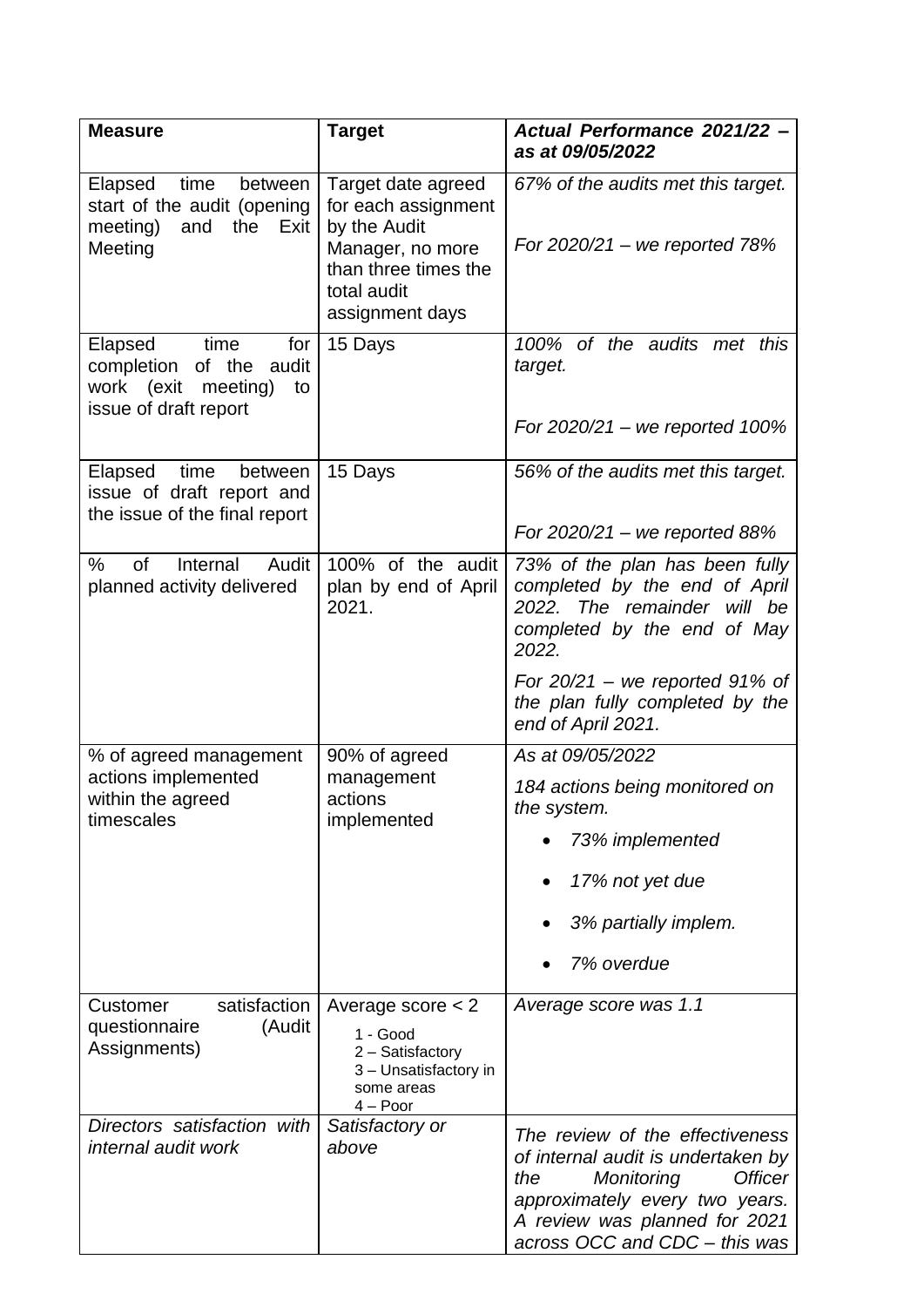| will<br>not completed. This<br>be |
|-----------------------------------|
| with<br>the<br>discussed<br>new   |
| Monitoring Officer for CDC and    |
| Assistant Director of Finance.    |

Sarah Cox, Chief Internal Auditor, May 2022

### **4. Conclusion and Reasons for Recommendations**

4.1 This report summarises the work of internal audit for 2021/22 and provides the annual audit opinion.

### **5. Consultation**

5.1 None.

## **6. Alternative Options and Reasons for Rejection**

6.1 The following alternative options have been identified and rejected for the reasons as set out below.

Option 1: No alternative options have been identified as this report is for information only.

### **7. Implications**

#### **Financial and Resource Implications**

7.1 The are no financial implications arising directly from this report.

Comments checked by: Michael Furness, Assistant Director of Finance, 01295 221845 [michael.furness@cherwell-dc.gov.uk](mailto:michael.furness@cherwell-dc.gov.uk)

#### **Legal Implications**

7.2 The Accounts and Audit Regulations 2015 requires the council to undertake an effective internal audit to evaluate the effectiveness of its risk management, control and governance processes, taking into account public sector internal auditing standards or guidance, and this report draws attention to the ongoing effectiveness of that undertaking. There are otherwise no legal implications arising directly from this report.

Comments checked by: Shahin Ismail, Monitoring Officer & Assistant Director Law, Governance and Democratic Services (interim) [shahin.ismail@cherwell-dc.gov.uk](mailto:shahin.ismail@cherwell-dc.gov.uk)